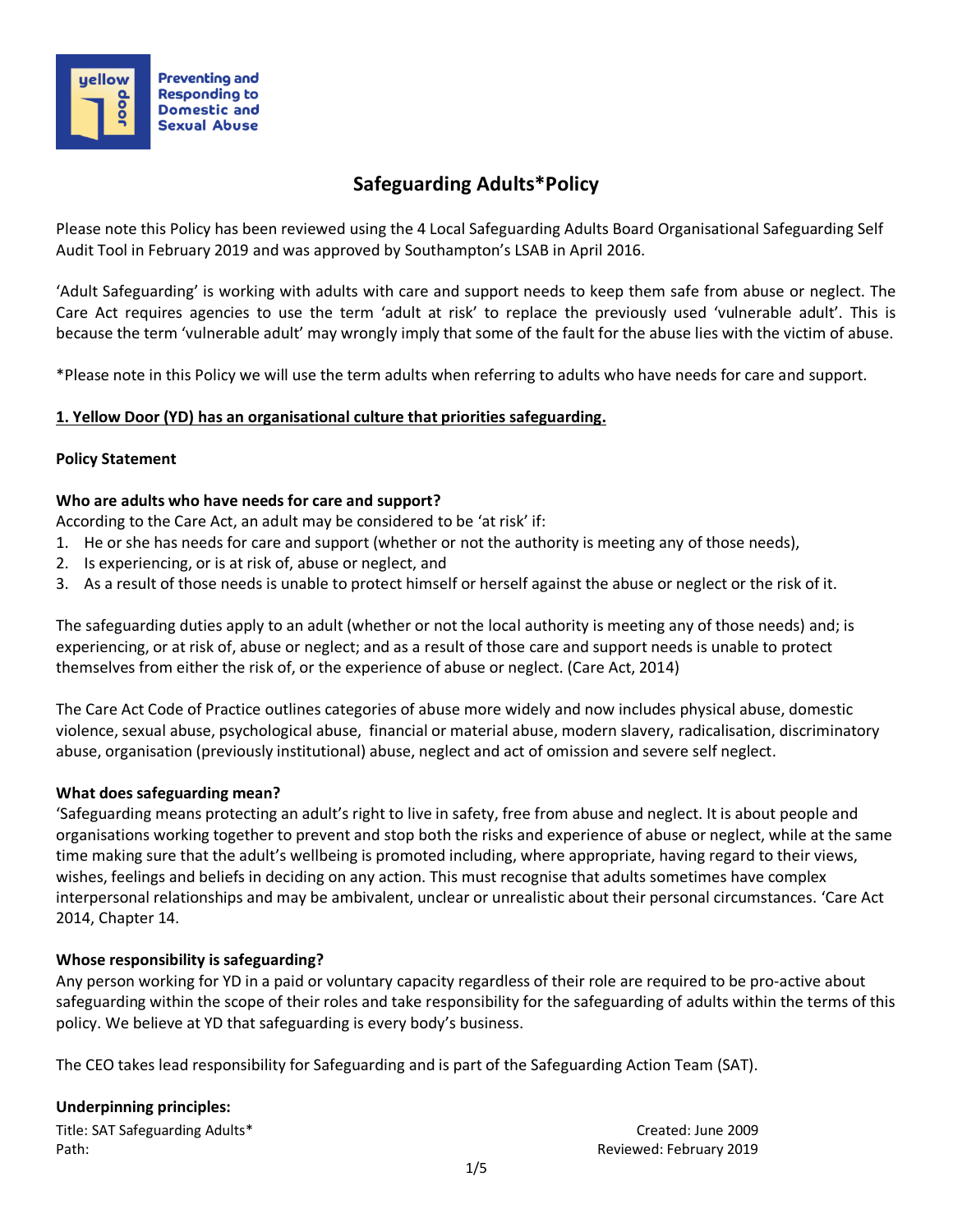

- YD endeavors to foster a culture of openness and integrity amongst workers and provide good support where any concerns can be aired and taken seriously.
- Whilst YD maintains confidentiality and respects client wishes regarding the sharing of information as far as is possible, these factors must always be balanced with wider safeguarding obligations.
- YD is committed to working in partnership with other relevant agencies involved in safeguarding adults who have needs for care and support and to providing relevant information where possible and appropriate.
- Where YD makes a decision that information should be disclosed to the appropriate authorities, consideration should be given to whether it is more appropriate to support a client to themselves refer these concerns to appropriate authorities or for YD to disclose such information on their behalf. If YD discloses information, consent for this will be sought if possible and appropriate but should not be considered necessary if safeguarding obligations take precedence.

#### **Feedback and Complaints Procedures**

The Feedback & Complaints Policy is made accessible to clients at their first session at YD via the Agreement Form; a signed copy is given to the client. The Agreement details how clients can give feedback/ make a complaint, how clients can access the forms and request an alternative format if needed.

### **2. Addressing concerns**

In any situation where there is an immediate risk of serious harm, Safeguarding Risk Assessment Procedures must be followed.

In any situation where a YD worker becomes aware of a risk to an adult they should respond calmly and in such a way that provides as much reassurance to the person as possible. It should be made clear that confidentiality cannot be guaranteed and that their concerns will need to be discussed with appropriate others. They should then discuss their concerns at the earliest available opportunity with a member of the Safeguarding Action Team (SAT). This team consists of:

**CEO (Lead Safeguarding Responsibility) Service Managers ISVA Co-ordinator Adult Therapeutic Services Co-ordinator Children & Young People's Therapeutic Services Co-ordinator Diversity & Inclusion Co-ordinator Family Therapy Coordinator Trustee**

Title: SAT Safeguarding Adults\* Created: June 2009 Path: **Path:** Reviewed: February 2019 It will then be the responsibility of the SAT member to assess the risk with regard to information received and give appropriate guidance to the worker who has brought the concern. If the SAT member assesses the risk as significant, they should liaise with at least one other member of the SAT in order to take a collaborative approach to decision making in accordance with **Safeguarding & Risk Assessment Procedures.**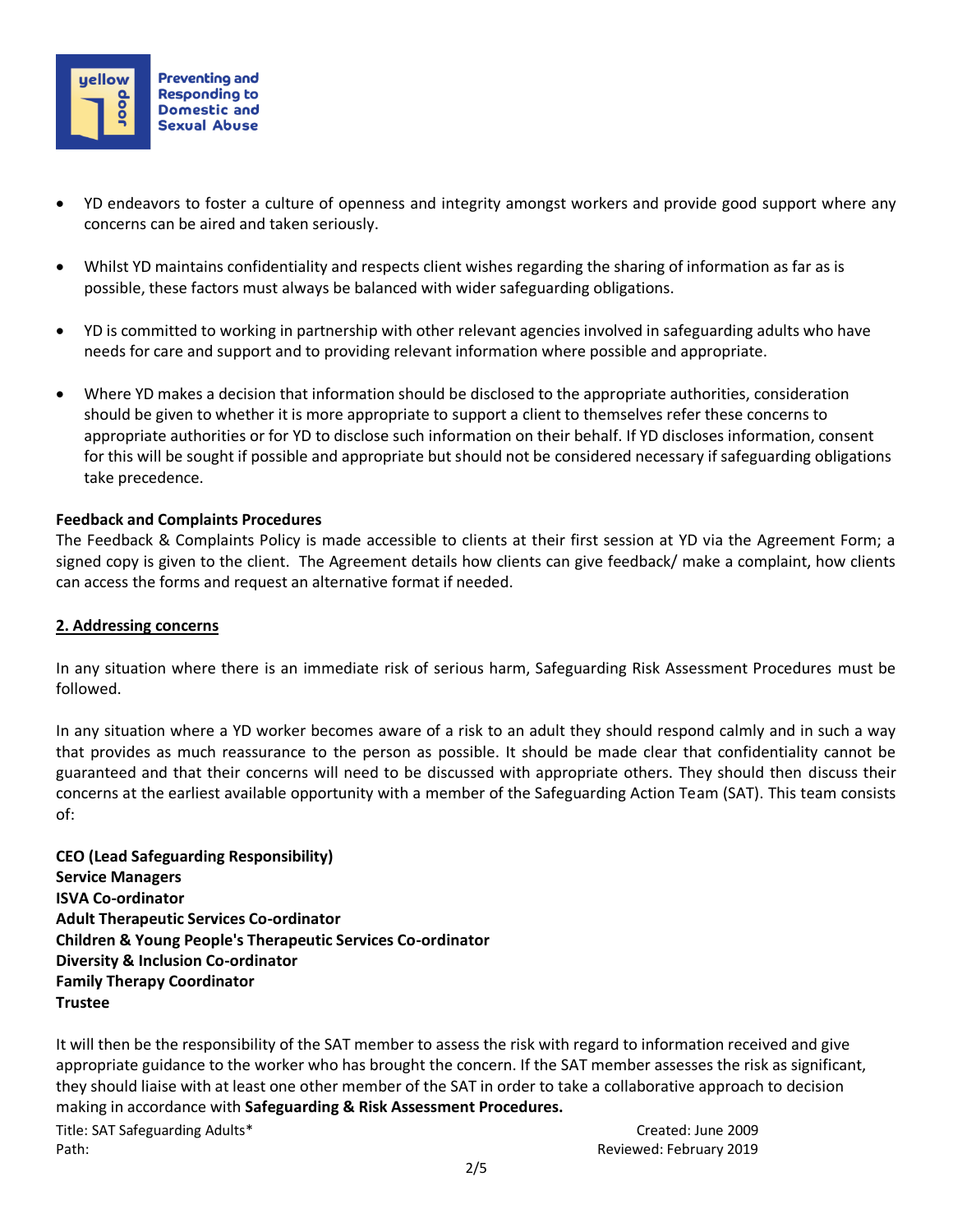

The Lead Practitioner will:

- complete the section on resulting actions and monitoring procedures ensure that the reason for the concern, the detail of the risk assessment undertaken and any plans made as a result are carefully recorded using the system outlined in the Safeguarding Risk Assessment Procedures with support from SAT.
- ensure that this written record is stored securely alongside other confidential information.
- use existing structures (i.e. line management meetings, group and individual supervision, SAT meetings as appropriate) to review any ongoing areas of concern.

A decision to refer a concern to either Social Services or the Police should be taken wherever possible by at least one and preferably two of the SAT (unless urgent circumstances demand otherwise). Any such referral will be allocated to the most appropriate staff member and recorded using the system outlined above.

Please see the Safeguarding & Risk Assessment Procedures for how to contact the local Safeguarding Teams.

Any concern or allegation about a worker at YD must be taken seriously and acted upon. Please refer to the Duty to Act (Whistle blowing) POLICY AND PROCEDURE. Such concerns and actions should be recorded using the system above but will be filed separately to client files. Any such concerns must be reported to the Chair of the YD Board of trustees as soon as is possible, but within 24 hours, who will take a decision in consultation with another trustee how it will be managed internally following HR Policy. When required a referral must be made to the Local Authority Designated Officer (LADO) for guidance, a report to the Police and consider which cases are reported to the Charity Commission. The Trustees will ensure that the worker who shares the concern or makes the allegation is adequately supported by a member of YD Management Team, by a clinical Supervisor or an independent person acting on behalf of YD. Please refer to the Duty to Act Policy.

### *3. Provide a Safe and Trusted Environment.*

### **Service delivery and YD workers**

Work with any service user can only take place when another responsible adult is present in the building. There should be no close physical contact between any YD staff/volunteer/visitor and any service user. Any physical intervention by a worker should only take place to protect somebody from harm and involve the minimum contact necessary. Please refer to the Safeguarding & Risk Assessment Procedure. The details of any such circumstance should be carefully recorded.

### **All workers who have direct contact with adults:**

- All applicants for paid employment at YD will be required to give full details of their working history including any reasons for gaps in employment.
- Complete a form declaring any previous court convictions.
- Have appropriate DBS check undertaken and updated every 3 years. YD is diligent in ensuring that no one is appointed who is disqualified as a trustee or to a senior manager position (at chief executive or finance director level) and the register of declarations is updated annually.
- Provide identification and evidence of relevant qualifications.
- Provide two references asking specifically about their suitability to work with vulnerable people.

Title: SAT Safeguarding Adults\* Created: June 2009 Path: **Path:** Reviewed: February 2019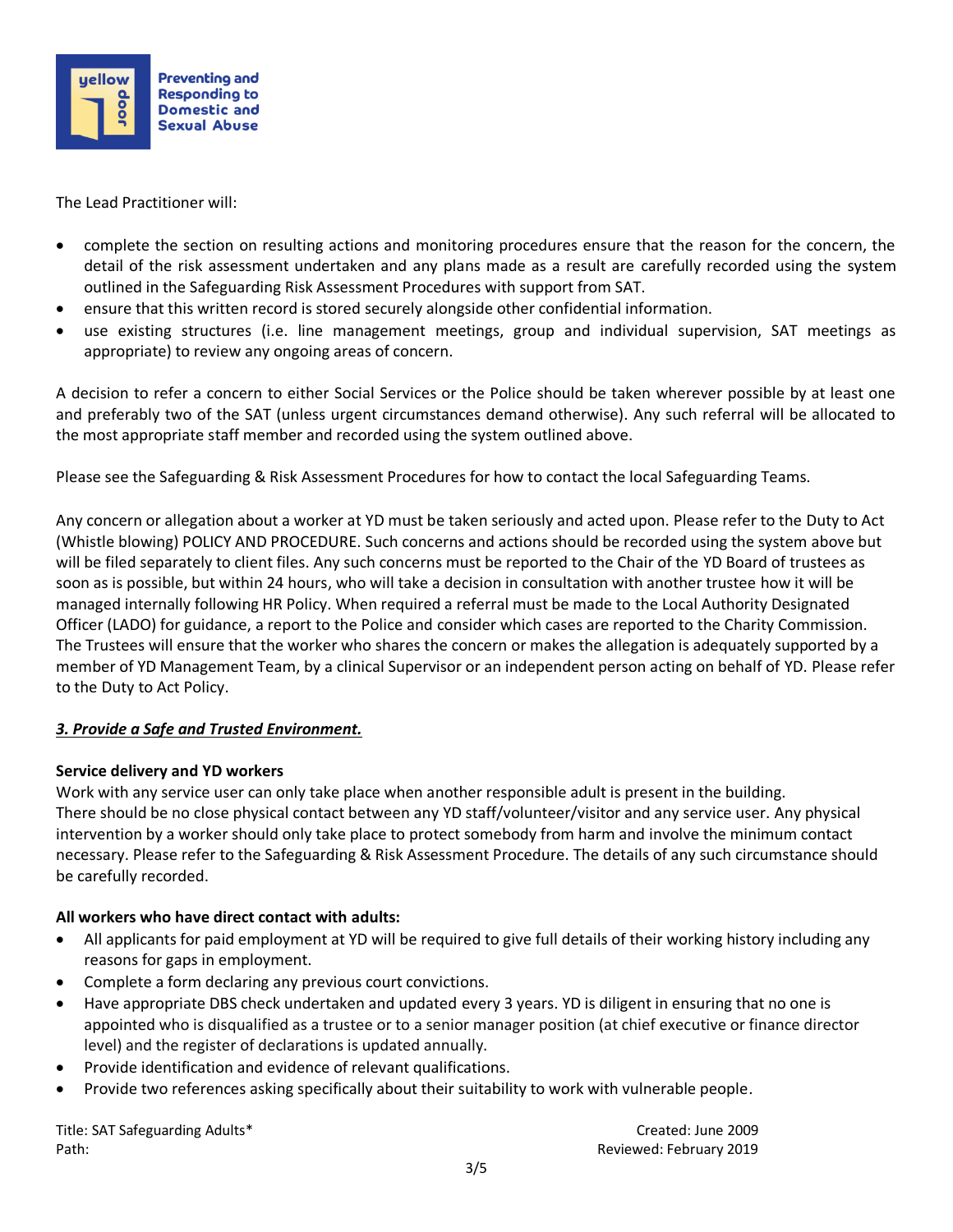

- Receive this policy and other associated policies and provide written confirmation that they have read and agreed to abide by the policies and procedures of the organisation.
- Successfully complete a pre-determined probationary period which may be extended at the discretion of the service.
- Undertake Training in Safeguarding Adults who have needs for care and support.
- Have access to appropriate levels of supervision, training and other learning opportunities to develop their awareness of working with adults who have needs for care and support
- Receive information and guidance on issues relating to adults in relation to their work for Yellow Door including being made aware of the Local Safeguarding Adults who have needs for care and support guidance available on the internet at **http://www.southampton.gov.uk/health-social-care/contact-social-care/safeguarding-adultsboard.aspx** with reference to the documents section and in particular the guidance available about the voluntary sector. We also promote the wellbeing of adults, ensuring that safeguarding activities are of a high quality and in line with [the Care Act 2014.](http://www.southampton.gov.uk/health-social-care/the-care-act/careact-background-info.aspx)

## **Expectations of workers include that they:**

- Remain sensitive to the possibility of abuse and neglect
- Maintain appropriate professional boundaries (see Guidelines for YD services) and avoid behaviour which might be misinterpreted by others.
- Report and record any concerning behavior from an adult towards a worker or vice versa.
- Remain conscious that their behaviour / actions outside of the workplace could indicate an unsuitability to work with adults who have needs for care and support and lead to action being taken to safeguard service users.
- Do not share any personal information with a client and should not request, or respond to, any personal information from the client, other than that which might be appropriate as part of their professional role.

### **Cameras, mobile phones and other recording devices.**

- Because many mobile phones have inbuilt cameras or recording devices which could inadvertently be on, members of groups will be asked to switch off mobile phones during sessions.
- Workers must not take cameras, mobile phones or any other recording devices into client sessions or make use of them during any contact with clients other than for the purpose of recording material as part of YD work with clients. Any photographing or filming during sessions should not be of clients themselves but of the work they have created during the therapy. All such photographs or film will be stored on the internal server which is password protected and will only be put into the public domain if written consent is gained from the people whose work was filmed.

### **Related Policies:**

Duty to Act Whistle blowing Policy and Procedure Safeguarding & Risk Assessment Procedure Safeguarding Children & Young People Policy YD Client Services Guidelines YD Services Guidelines – Working with Suicidal Thoughts Helpline and Therapeutic Services Minimum Standards Equalities Statement Health & Safety Policy

Title: SAT Safeguarding Adults\* Created: June 2009 Path: Reviewed: February 2019